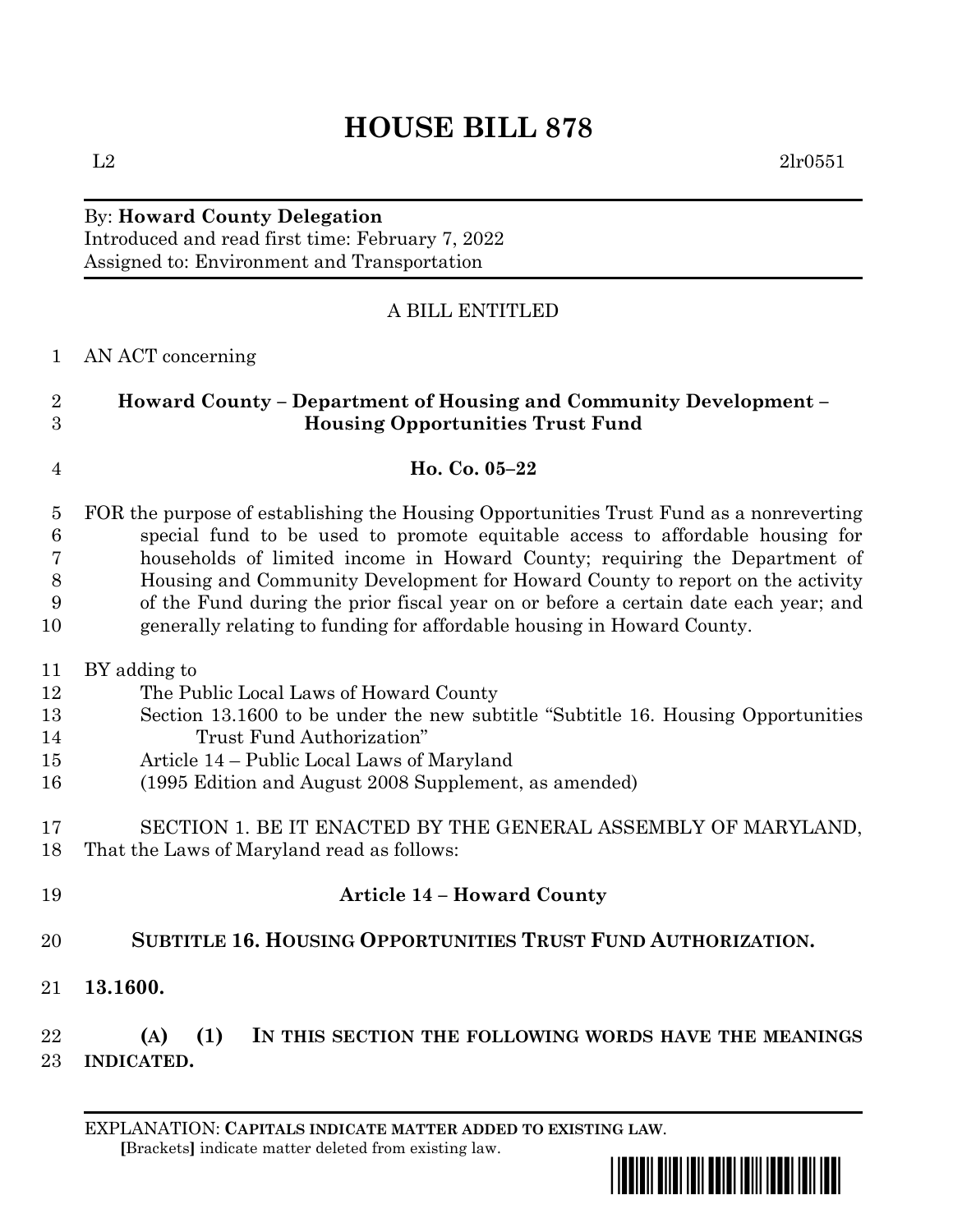**HOUSE BILL 878**

 **(2) "FUND" MEANS THE HOUSING OPPORTUNITIES TRUST FUND. (3) "HOUSEHOLD OF LIMITED INCOME" MEANS A HOUSEHOLD WITH AN ANNUAL INCOME OF NOT MORE THAN 80% OF THE MEDIAN INCOME FOR HOWARD COUNTY. (B) THERE IS ESTABLISHED A NONREVERTING SPECIAL REVENUE FUND KNOWN AS THE HOUSING OPPORTUNITIES TRUST FUND. (C) (1) THE FUND CONSISTS OF: (I) MONEY APPROPRIATED UNDER THE COUNTY'S BUDGETARY PROCESS; (II) ANY GIFT OR GRANT OF MONEY MADE TO THE FUND; (III) PAYMENTS MADE ON LOANS FROM THE FUND; AND (IV) EARNINGS OF THE FUND. (2) MONEY OF THE FUND MAY BE INVESTED CONSISTENT WITH THE INVESTMENT POLICY OF HOWARD COUNTY. (D) (1) THE FUND SHALL BE USED TO PROMOTE EQUITABLE ACCESS TO AFFORDABLE HOUSING FOR HOUSEHOLDS OF LIMITED INCOME IN HOWARD COUNTY. (2) AUTHORIZED USES OF THE FUND INCLUDE: (I) PROVIDING ASSISTANCE TO RENTERS AND FIRST–TIME HOME BUYERS; (II) DEVELOPING, PRESERVING, REHABILITATING, AND IMPROVING AFFORDABLE HOUSING, INCLUDING AFFORDABLE RENTAL HOUSING; AND (III) INCREASING, BY ANY OTHER MEANS, THE AFFORDABILITY OR ACCESSIBILITY OF HOUSING FOR HOUSEHOLDS OF LIMITED INCOME IN HOWARD COUNTY. (E) (1) SUBJECT TO PARAGRAPH (2) OF THIS SUBSECTION, THE** 

**DEPARTMENT OF HOUSING AND COMMUNITY DEVELOPMENT IS AUTHORIZED TO**